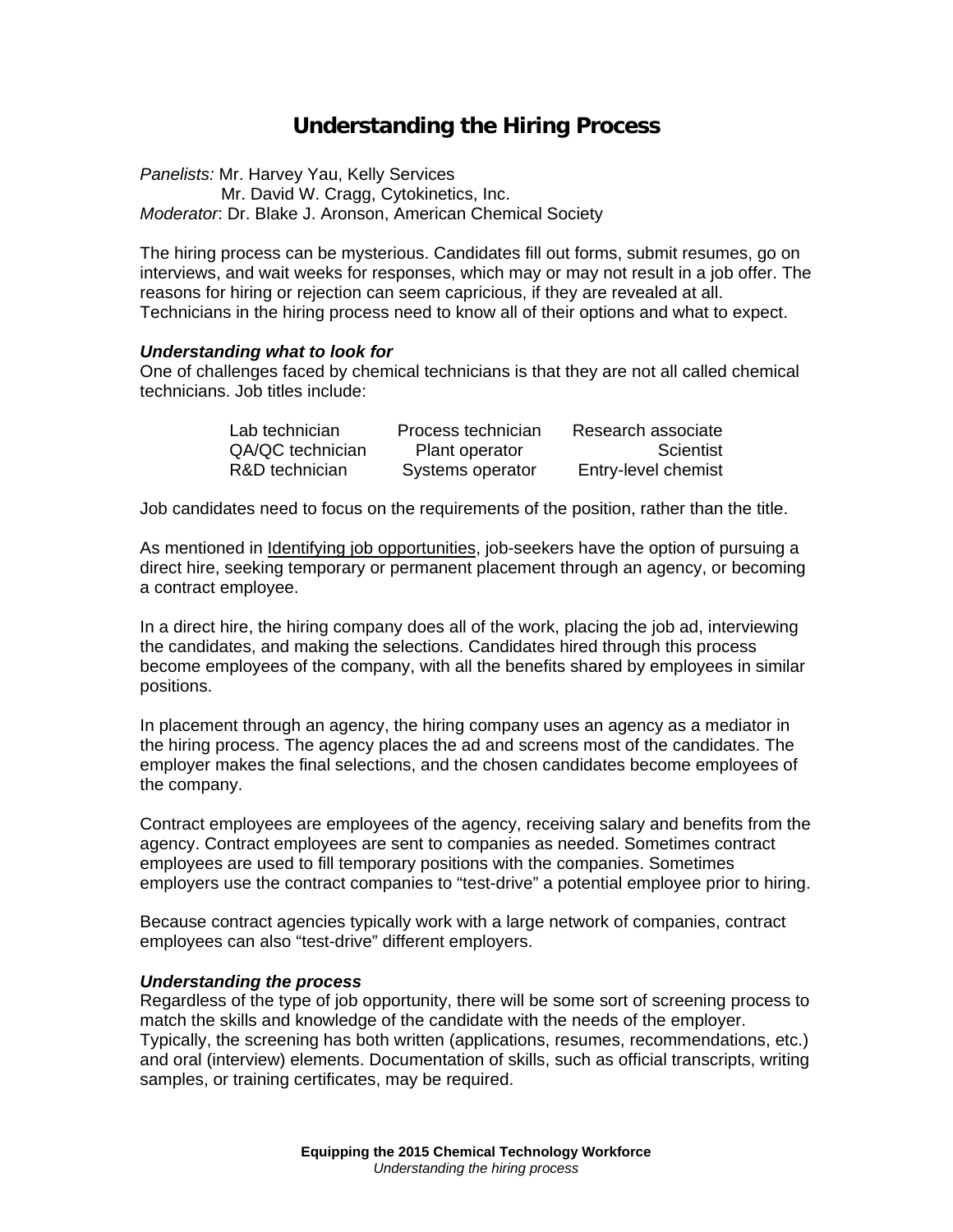Sometimes, pre-employment aptitude testing is used. Such tests can be specific, such as screening of math skills for manufacturing positions, or general, such as cognitive testing to ascertain attention to detail. Employers must be sure the tests have been carefully validated to ensure there is no bias in the results.

If the interview process requires screenings by several people, a rubric may be used. The rubric is a listing of all the skills an ideal candidate possesses, and it is used to ensure all of the interviewers screen candidates the same way. Typically, rubrics are kept confidential and not shown to the candidates.

Rubrics are not always used. Contract agencies, for example, fill many different types of positions. In this situation, an interviewer may match the skills of the candidates to the positions available, rather than the other way around.

Because the reasons for not hiring a candidate can vary greatly, few employers will divulge their reasons. A sudden shift in the budget could make hiring impossible, or a candidate's personality may not fit the culture of the company.

## *Understanding the need*

The hiring process is all about matching the needs of the employer with the skills and knowledge of the right candidate. Most technician positions will require experience. Experience is particularly important in small companies, where technicians have a broader range of responsibilities and work with less supervision.

While a mid-career technician obviously has experience, the requirement can be a challenge for new technicians. Internships often provide needed experience, which is why they are frequent requirements in chemical technology programs.

New technicians who did not graduate from a chemical technology program, or who did not have an internship, may wish to consider employment with larger companies or contract agencies, where there are more positions available.

In some cases, experience and higher-order skills can make up for a degree that does not match the job description, especially at smaller companies. Higher-order skills include:

- *Interpersonal skills*: working with a wide variety of people, being professional
- *Work ethic*: working without supervision, taking initiative, being on time
- *Communication*: be able to write and speak clearly in a variety of formats
- *Presentation skills*: the ability to present work to peers and managers

The industry position on degrees is in a constant state of flux. Some companies have hired technicians with Bachelor's degrees, hoping for candidates with greater experience, higher-order skills, and science knowledge; instead they found that the new employees needed a lot of training and left their positions more frequently. Companies who work with two-year chemical technology programs generally find that their graduates require less training and are more committed.

While the hiring process can be mysterious, all employers are looking for the same things—the best employee for the job. Job seekers need to consider whether they are a good fit for the position, and, if so, be able to demonstrate that fit.